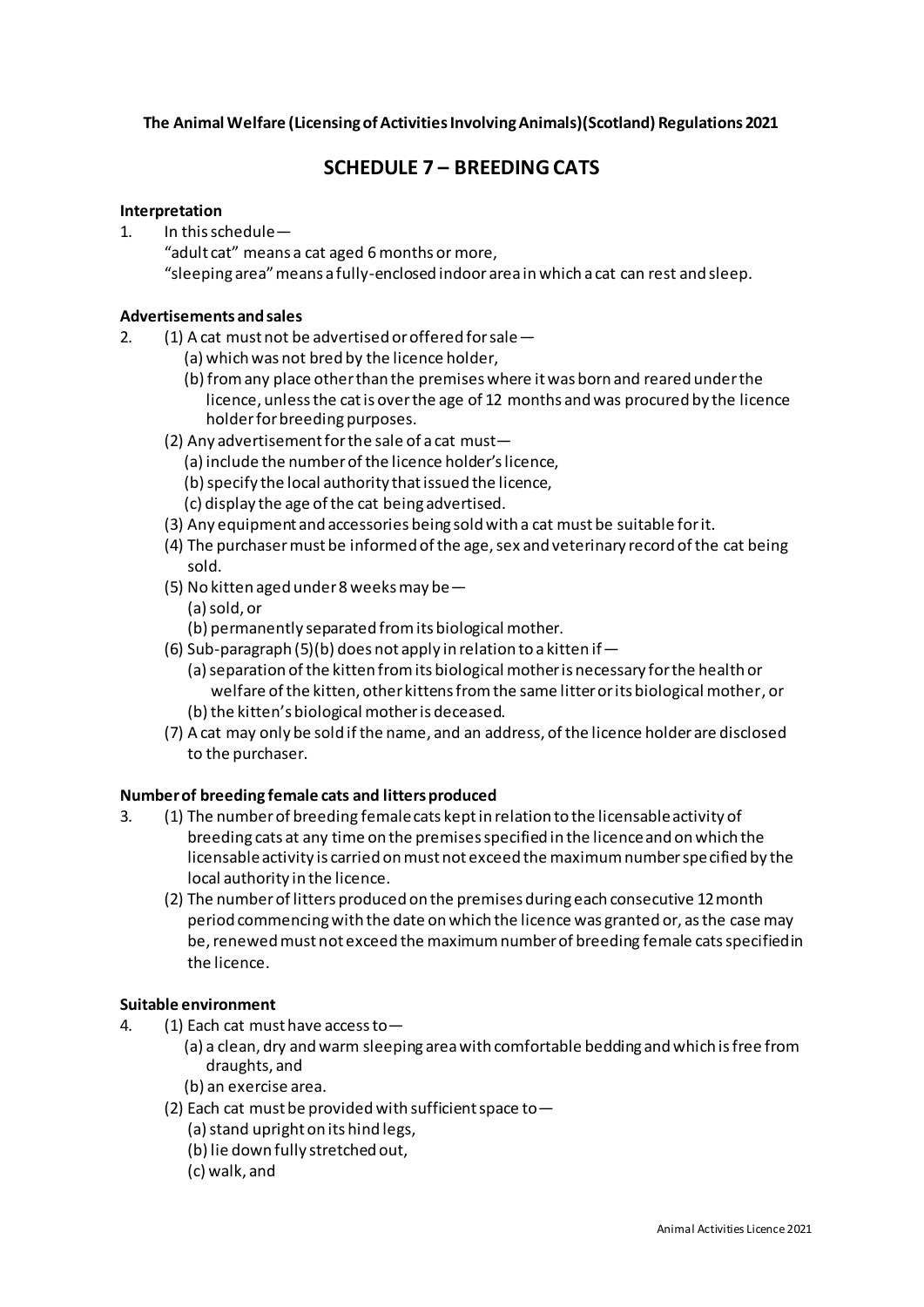(d) turn around,

without touching another cat or the walls of the sleeping area.

- (3) The exercise area must not be used as a sleeping area unless the cat chooses to do so.
- (4) There must be a separate birthing area for each breeding female catto birth in which contains a suitable bed for giving birth.
- (5) Each birthing area must be maintained at an appropriate temperature and include an area which allows the breeding female catto move away from heat spots and from her young if she chooses to do so.
- (6) Each cat must be provided with constant access to a sleeping area.
- (7) No kitten aged under 8 weeks may be transported without its biological mother except—
	- (a) if a veterinary surgeon agrees for health or welfare reasons that it may be so transported, or
	- (b) in an emergency.
- (9) No pregnant breeding female catmay be transported later than 54 days after the date ofsuccessful mating or artificial insemination except to a veterinary surgeon.
- (10) In this paragraph, "exercise area" means a secure area where cats may exercise and play.

## **Suitable diet**

- 5. (1) Each kittenmust be provided with the opportunity to start weaning as soon as it is capable of ingesting feed on its own.
	- (2) Each adult cat must be provided with feed appropriate to its needs.
	- (3) Each kittenmust be provided with feed appropriate for its stage of development.

(4) Reasonable efforts must be made so that each kitten ingests the correct share of the feed provided.

#### **Training and exercise**

- 6. (1) Opportunities to exercise which benefit the cats' physical and mental health must be provided, unless advice from a veterinarian suggests otherwise.
	- (2) All kittens must be given suitable and adequate opportunities to  $-$ 
		- (a) learn how to interact with people, cats and other animals where such interaction benefits their welfare, and
		- (b) become habituated to noises, objects and activities associated with a domestic environment.
	- (3) All adult cats must have at least daily opportunities to interact with people where such interaction benefits their welfare.

#### **Housing with or apart from other cats**

7. (1) Each adult cat must be given suitable and adequate opportunities to become habituated to handling by people.

#### **Protection from suffering, injury and disease**

- 8. (1) All cats for sale must be in good health.
	- (2) Any cat with a condition which materially affects, or is likely to materially affect, its quality of life must not be—
		- (a) transferred in ownership,
		- (b) offered for sale, or
		- (c) moved from the premises specified in the licence and on which the licensable activity is carried on, other than to an isolation facility or veterinary care facility where the animal is in need of isolation or treatment,